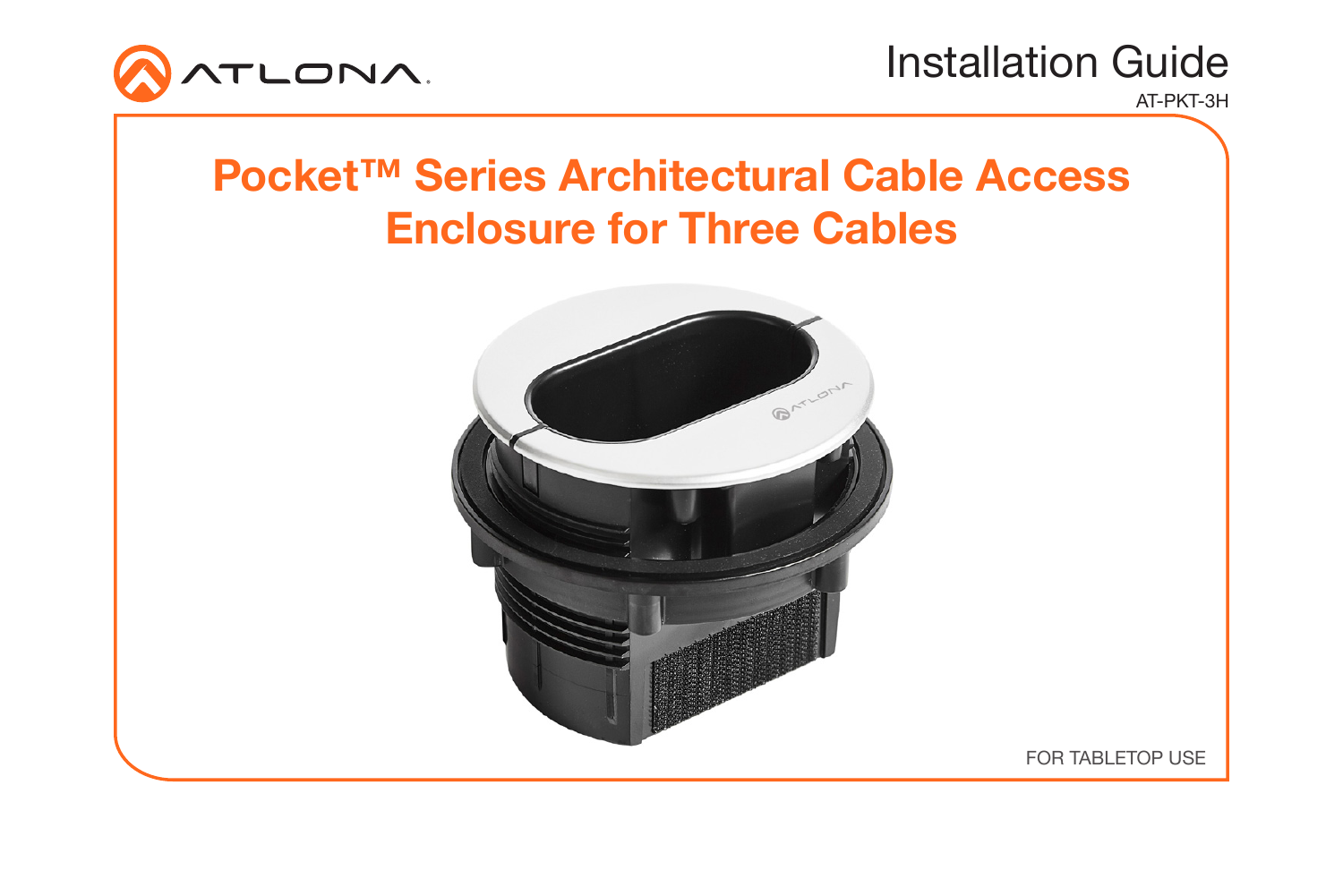

AT-PKT-3H

# $\frac{1}{2}$  x AT-PKT-3H 4 x Screws for cable tie holders 3 x Cable bushings 2 x Cable ties 1 x Polyester cable bag 1 x Installation Guide 1 x Tension Ring 2 x Cable ribs 2 x Cable tie holders 2 x Screws for cable ribs Package Contents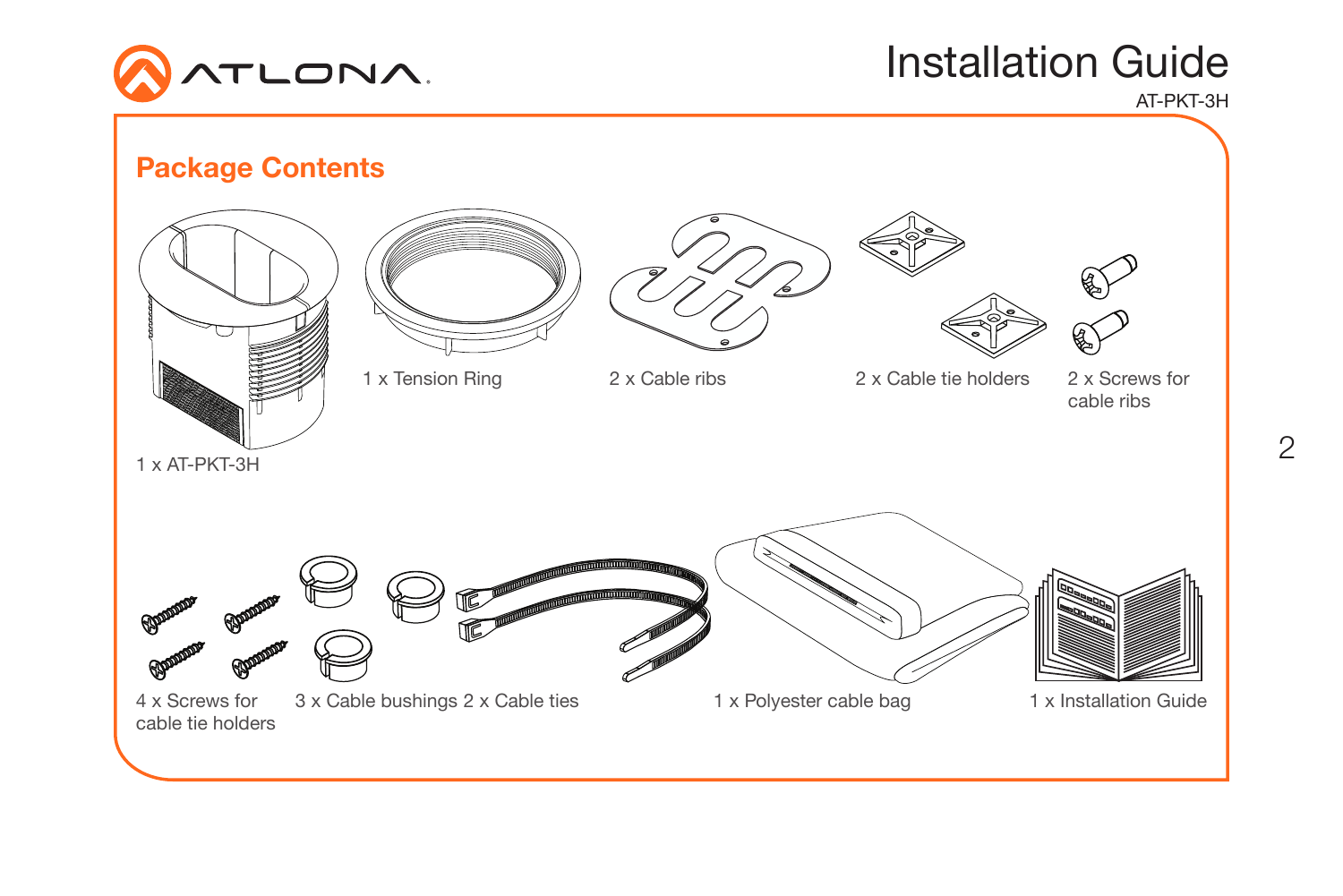

Installation Guide AT-PKT-3H

### Installation

- 1 Drill a 102mm diameter hole into the 2 Insert the AT-PKT-3H into the hole. table.
- 



| <b>Mounting Dimensions</b> | <b>Inches</b> | <b>Millimeters</b> |
|----------------------------|---------------|--------------------|
| Maximum Table Depth        | 1.97          | 50                 |
| Maximum Cable Size         | 0.24          |                    |
| Minimum Cable Housing      | 0.39          | 10                 |
|                            |               |                    |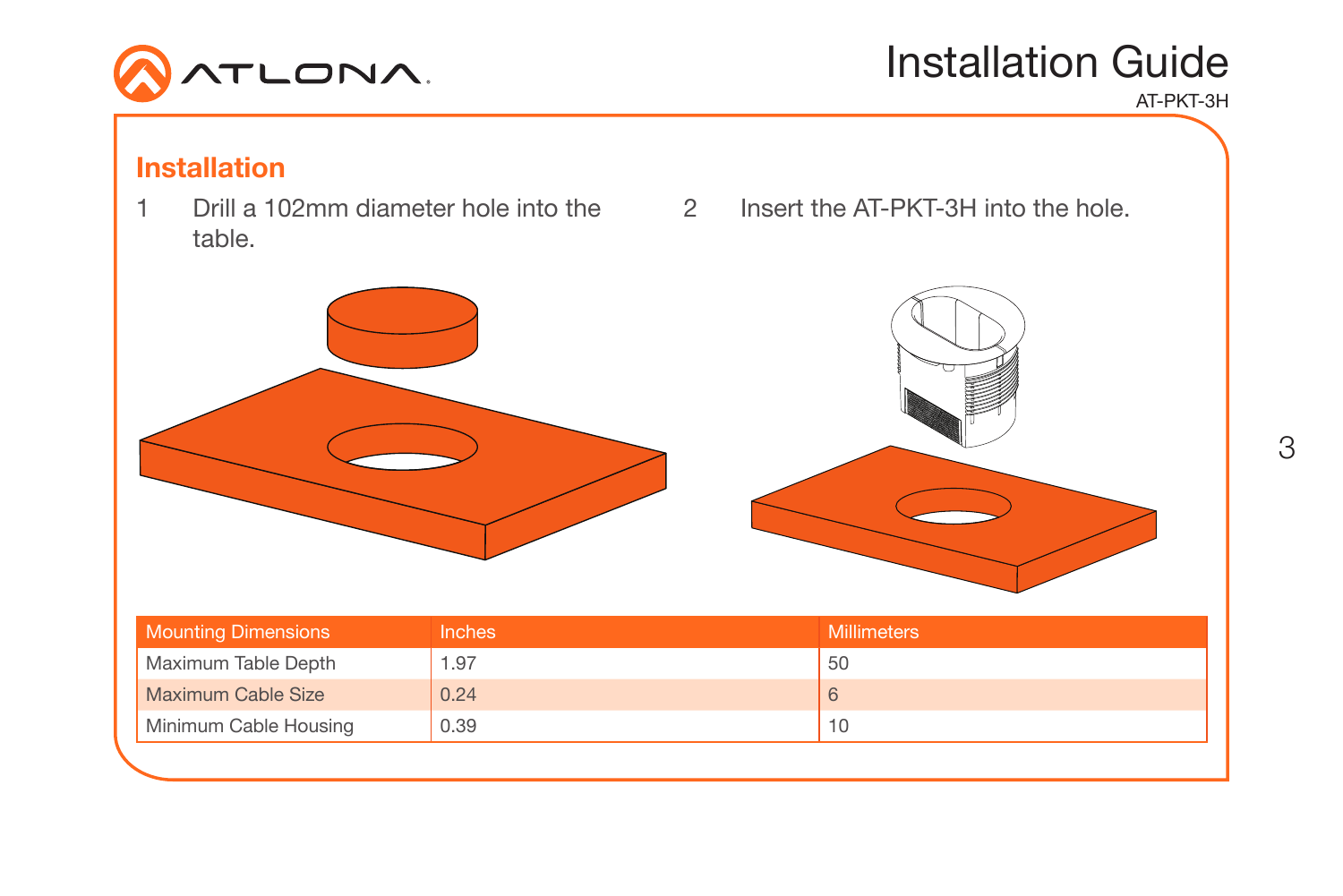

AT-PKT-3H

- 3 Thread the tension ring onto the AT-PKT-3H from below the table, until the unit is secure and no longer moves.
- Insert the cables through the PKT-3H, then affix the cable bushings and cable ribs to the wires.

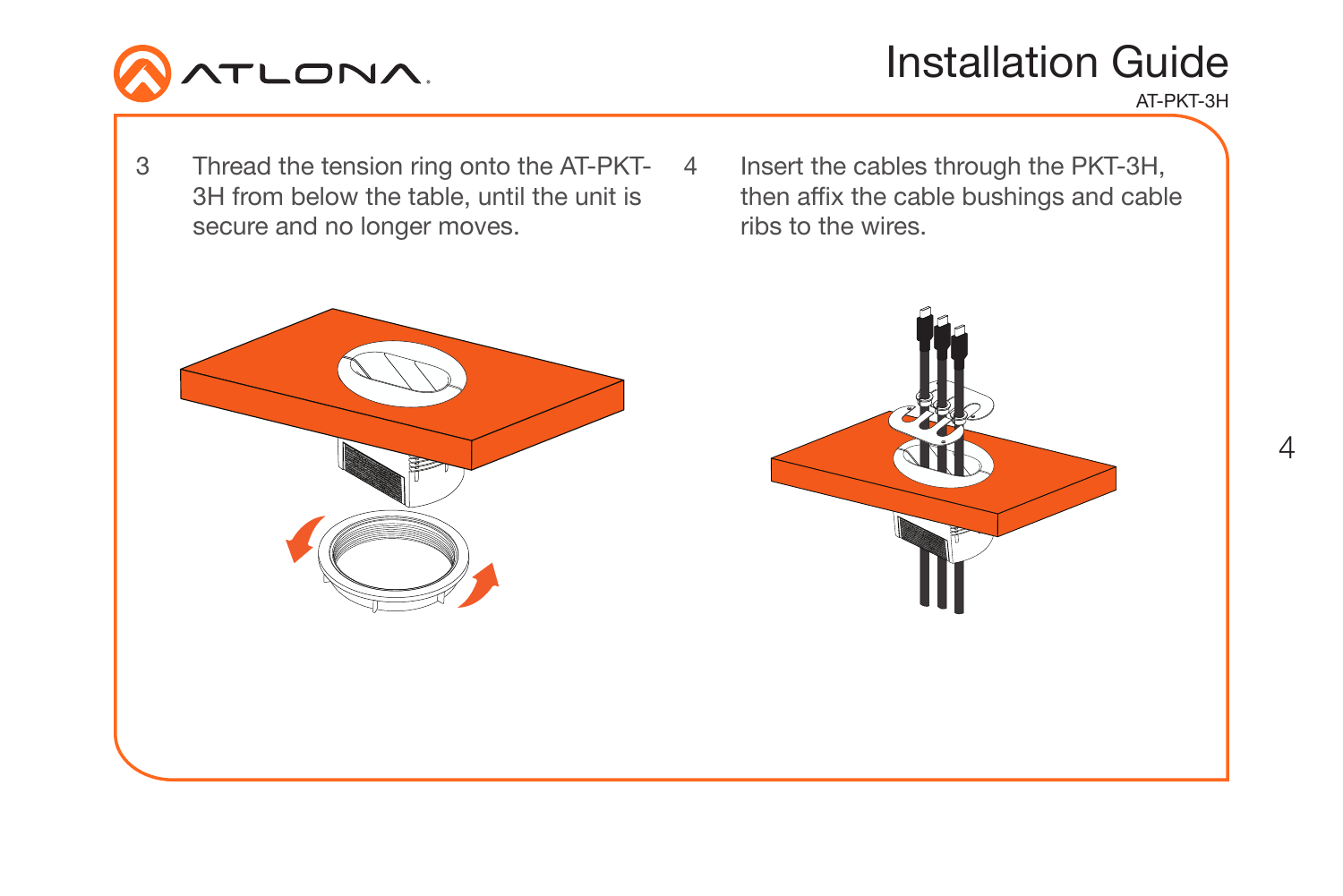

AT-PKT-3H

- 5 Affix the cable ribs to the AT-PKT-3H using the two included screws.
- 6 Mount the cable tie holders\* underneath the table, using the included screws.



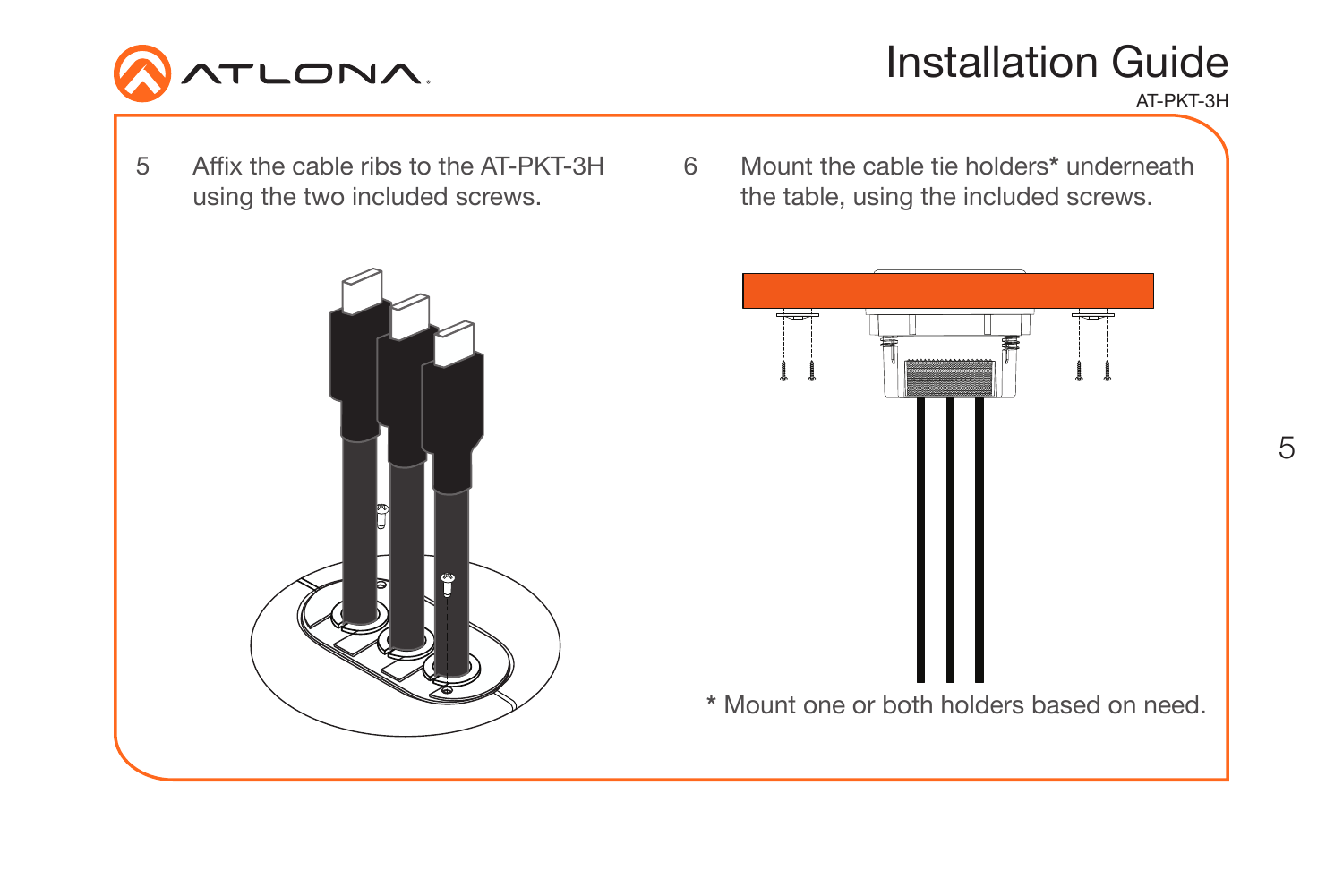

AT-PKT-3H

- 7 Place the cables within the included cable bag.
- 8 Affix the cable bag to the unit using the already installed Velcro of the unit and bag.
- 9 Thread the cables through the cable tie and the holder then tighten the cables ties until the cables are secured.

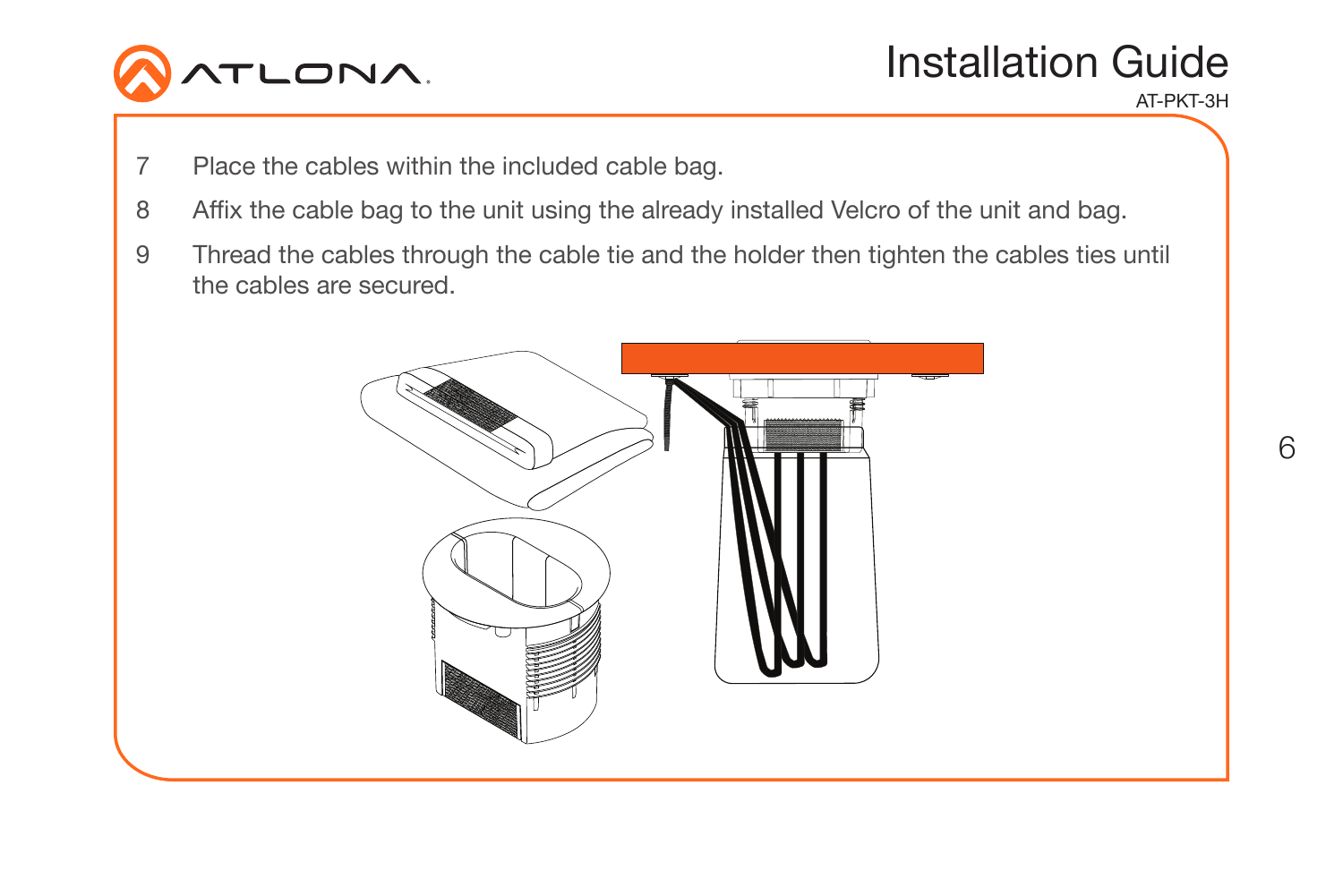

AT-PKT-3H

#### Installation

| <b>Dimensions</b>       | <b>Inches</b>                  | <b>Millimeters</b> |
|-------------------------|--------------------------------|--------------------|
| H x W x D (external)    | $5.51 \times 6.50 \times 6.50$ | 140 x 165 x 165    |
| $W \times D$ (internal) | $3.27 \times 1.65$             | $83 \times 42$     |
|                         |                                |                    |
| Weight                  | <b>Pounds</b>                  | Kilograms          |
| Unit                    | 0.50                           | 0.23               |
| Shipping                | 0.90                           | 0.41               |

| Unit | $\sim$ $-$<br>۰<br>◡⊏ |  |
|------|-----------------------|--|

© 2018 Atlona Inc. All rights reserved. "Atlona" and the Atlona logo are registered trademarks of Atlona Inc. All other brand names and trademarks or registered trademarks are the property of their respective owners. Pricing, specifications and availability subject to change without notice. Actual products, product images, and online product images may vary from images shown here.